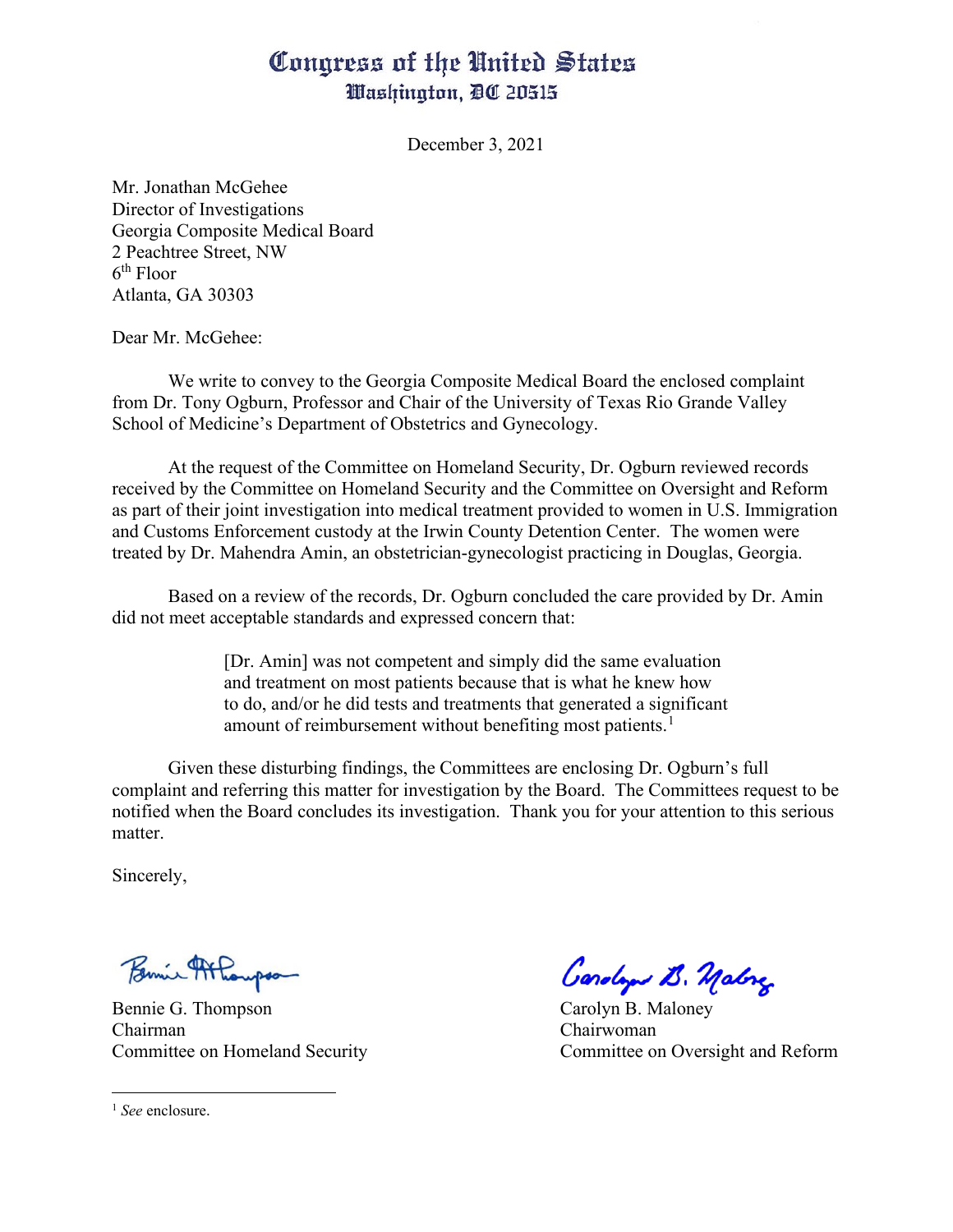Nanceto Diaz Barragan

Chairwoman<br>Subcommittee on Border Security, Facilitations, and Operations Civil Liberties

Enclosure

Nancete Diez Bourgoin<br>Nanette Barragán Jamie Raskin<br>Chairwoman Chairman

Subcommittee of Civil Rights and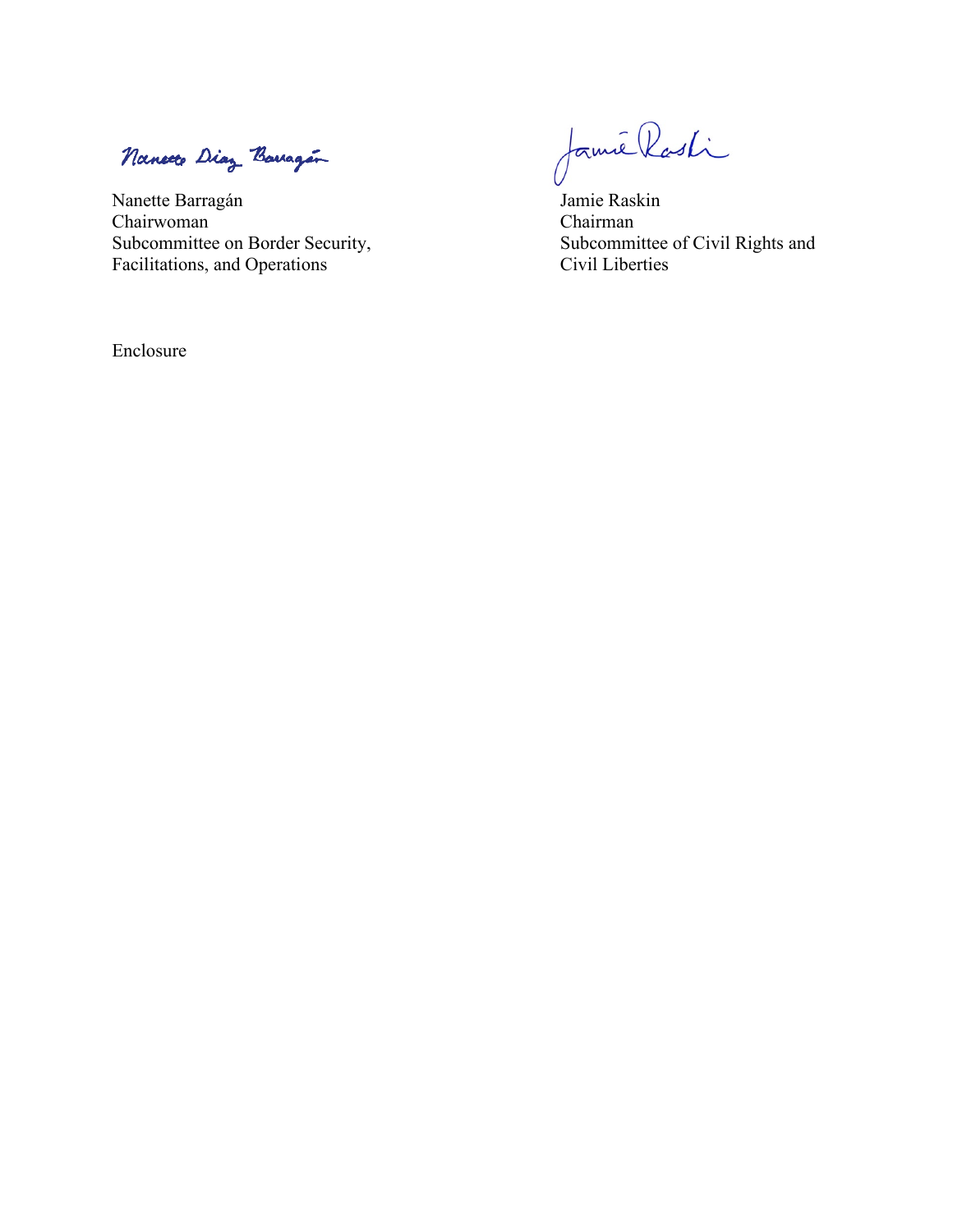Georgia Composite Medical Board 11-19-2021 2 Peachtree St., NW 6th Floor Atlanta, GA 30303

Dear Medical Board,

I recently was asked to review the medical records of patients from the Irwin County Detention Center (ICDC) who received women's health care services while they were in custody at the Center. All of the patients received care with Dr. Mahendra Amin in his office and/or at the Irwin County Hospital. I reviewed the records to determine if an acceptable level of care was provided to the patients and if there were any identifiable patterns of inappropriate care. My credentials for providing such a review include being a Board-Certified Ob/Gyn since 1992 with continuous participation in maintenance of certification, and holding leadership positions in several professional organizations that develop guidelines/standards for patient care in the United States, including being past Chair of the Council on Residency Education in Ob/Gyn (CREOG), oral examiner for the American Board of Ob/Gyn, and member of the ACGME Review Committee in Ob/Gyn. I continue to have an active practice in general Ob/Gyn at the University of Texas Rio Grande Valley. Of note, I spent six years in a rural practice in Gallup, NM serving with the Indian Health Service.

I reviewed a total of 23 records including notes from the clinic at the Center, Dr. Amin's office, and Irwin County Hospital. Below is a summary of my findings:

- 1) In general, Dr. Amin's practice was not up to date with current evidence-based guidelines. Some of the most repetitive and/or egregious examples included:
	- a) He did not use any hormonal therapy other than Depo, and when Depo was used, he often used it inappropriately.
	- b) He routinely took patients to the operating room for a D&C instead of performing an in office endometrial biopsy, which is the preferred procedure for most patients. He performed sampling on most patients, many of whom did not need sampling based on age and other risks factors.
	- c) He surgically removed a number of normal, functional ovarian cysts when the recommended initial therapy is to observe for spontaneous resolution.
	- d) He rarely offered any alternative therapies for patients with abnormal uterine bleeding such as hormonal contraceptives, a levonorgestrel intrauterine device or endometrial ablation.
	- e) He did a simple hysterectomy on a patient at high risk for cervical cancer without appropriate evaluation (repeat cone).
- 2) There was a pattern of performing the same surgery D&C, laparoscopy (LSC) on many patients no matter what their condition was.
	- a) LSC was often not indicated at all.
	- b) He had preprinted consent forms for the procedures together which in my experience is unusual.